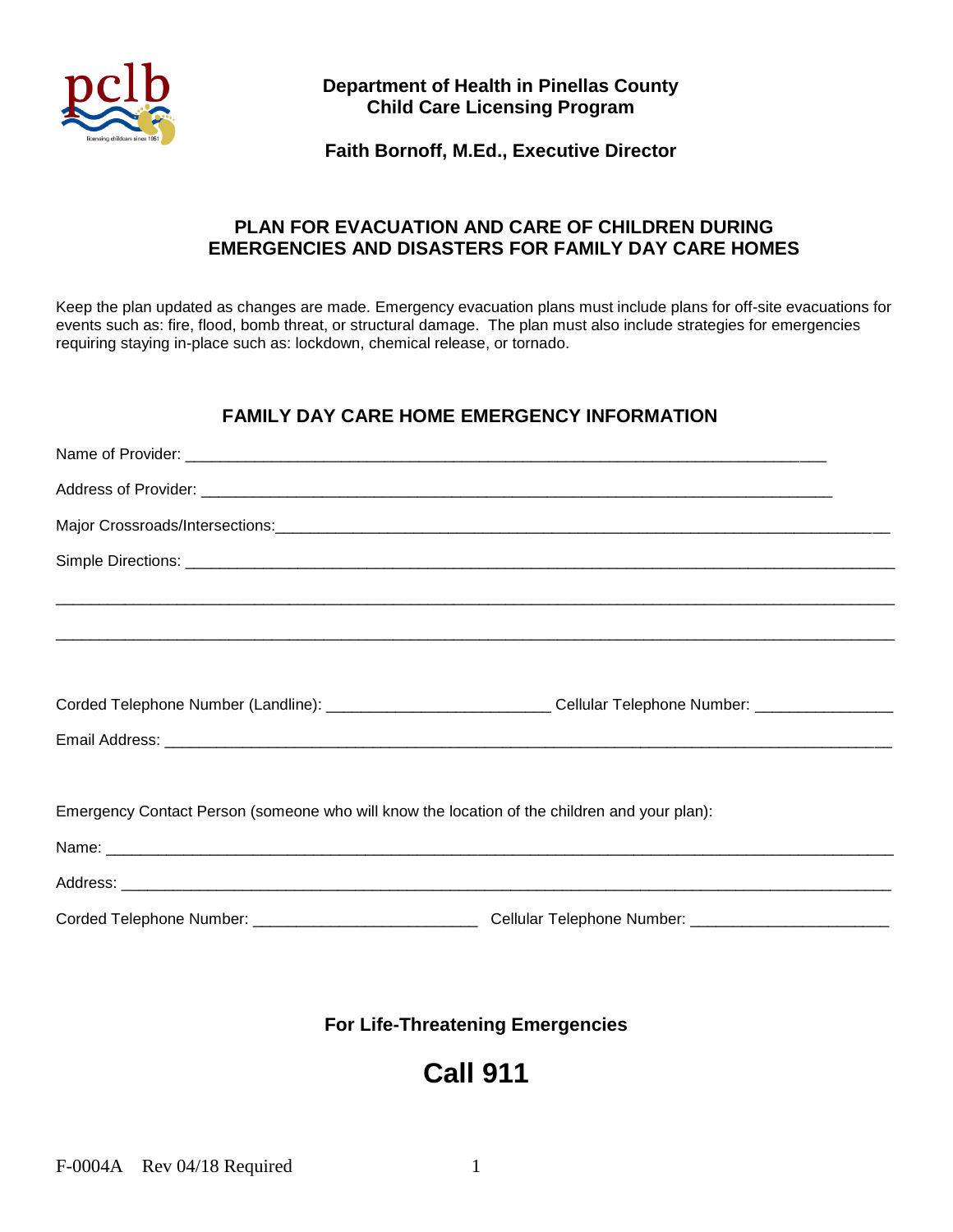# **PLAN FOR IN-PLACE EMERGENCIES**

(Emergencies when you remain in your home)

| <b>Utility Shut-off Location:</b>           |                                                                                                                |  |
|---------------------------------------------|----------------------------------------------------------------------------------------------------------------|--|
|                                             |                                                                                                                |  |
|                                             |                                                                                                                |  |
|                                             |                                                                                                                |  |
| <b>Equipment Location:</b>                  |                                                                                                                |  |
|                                             |                                                                                                                |  |
|                                             |                                                                                                                |  |
| <b>Considerations for Children in Care:</b> |                                                                                                                |  |
|                                             | Where will you store the following items to move them quickly to your Safe Room or for off-site relocation?    |  |
|                                             |                                                                                                                |  |
|                                             |                                                                                                                |  |
|                                             |                                                                                                                |  |
|                                             | Children's Records including Emergency Contact Names and Telephone Numbers: __________________________________ |  |
|                                             |                                                                                                                |  |
|                                             |                                                                                                                |  |
|                                             |                                                                                                                |  |
|                                             |                                                                                                                |  |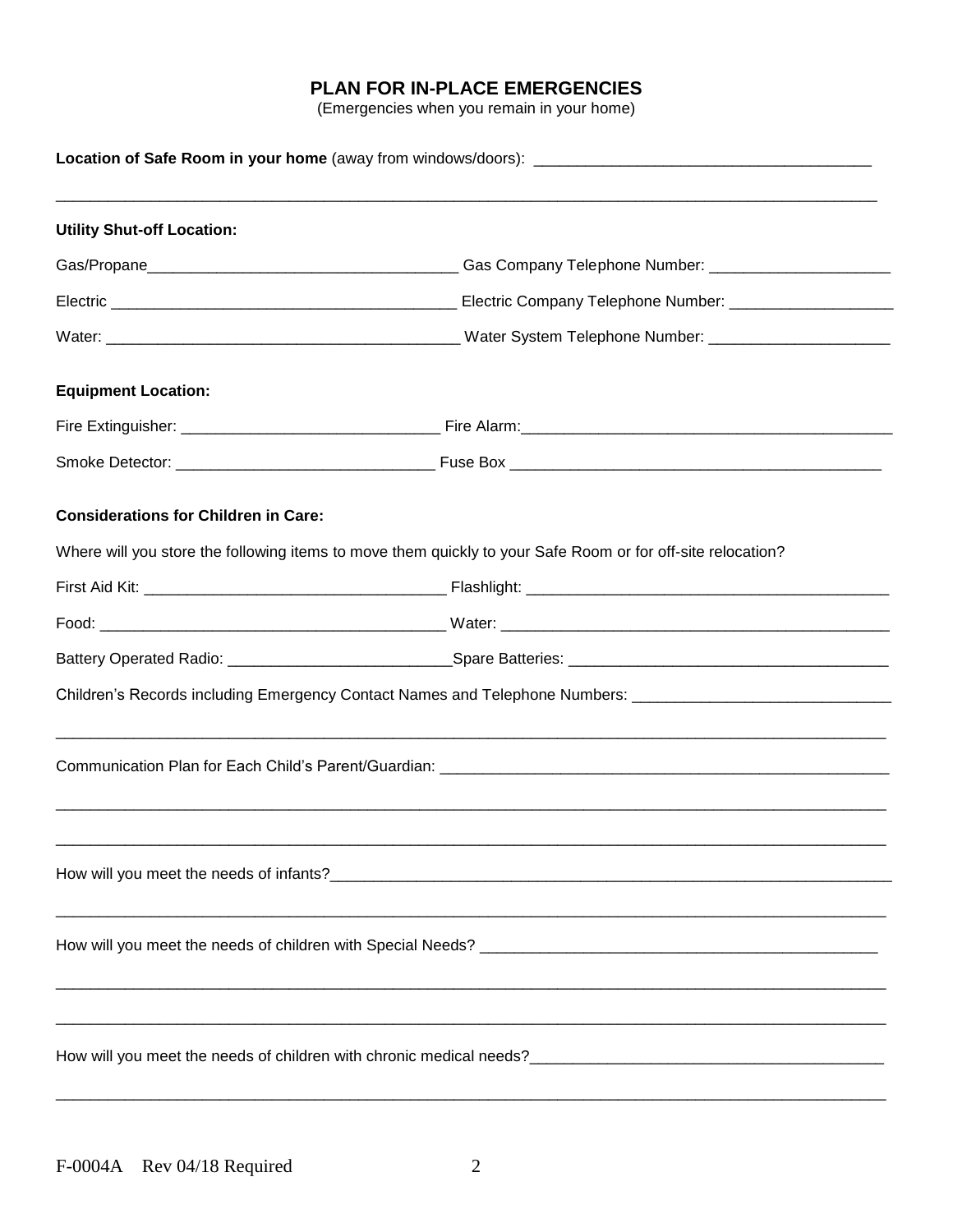# PLAN FOR OFF-SITE EVACUATION

(Emergencies when you must leave your home)

#### **ORDERED EVACUATION**

| <b>Transportation to Off-site Location</b><br>How will you transport children (consider the number of children that may need to be transported)? _________________ |
|--------------------------------------------------------------------------------------------------------------------------------------------------------------------|
|                                                                                                                                                                    |
|                                                                                                                                                                    |
| <b>Communication Plan:</b>                                                                                                                                         |
|                                                                                                                                                                    |
| <b>Supervision of Children:</b>                                                                                                                                    |
| List your plans for supervising children during the evacuation: ___________________________________                                                                |
|                                                                                                                                                                    |
|                                                                                                                                                                    |
|                                                                                                                                                                    |
|                                                                                                                                                                    |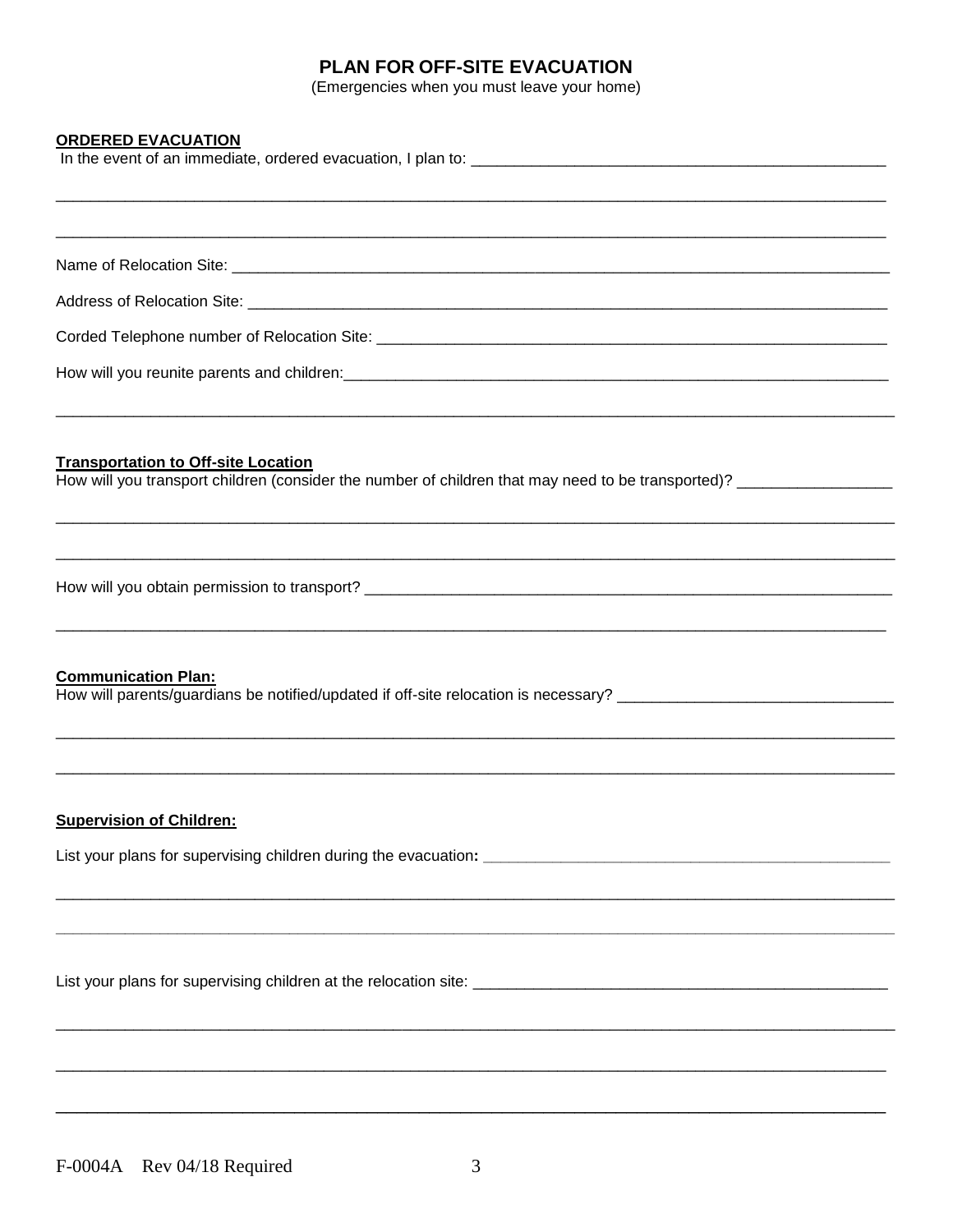# PLANS FOR OTHER EMERGENCIES

| <b>HURRICANE</b>                                                                                           | Hurricane Evacuation Zone: __________________                                                                        |
|------------------------------------------------------------------------------------------------------------|----------------------------------------------------------------------------------------------------------------------|
|                                                                                                            |                                                                                                                      |
|                                                                                                            |                                                                                                                      |
|                                                                                                            |                                                                                                                      |
| <b>FLOOD</b><br>In case of a flood in your home and you must leave, I plan to:                             |                                                                                                                      |
|                                                                                                            |                                                                                                                      |
|                                                                                                            |                                                                                                                      |
|                                                                                                            |                                                                                                                      |
| FIRE In the event of a fire and you must leave your home, I plan to:                                       |                                                                                                                      |
|                                                                                                            |                                                                                                                      |
|                                                                                                            |                                                                                                                      |
| <b>LOCKDOWN</b> (shelter in place)                                                                         |                                                                                                                      |
|                                                                                                            | In the event of an ordered lockdown, I plan to (be sure to include how you would notify parents) ___________________ |
|                                                                                                            |                                                                                                                      |
|                                                                                                            |                                                                                                                      |
| <b>BOMB THREAT</b> (evacuate home)                                                                         |                                                                                                                      |
|                                                                                                            |                                                                                                                      |
|                                                                                                            |                                                                                                                      |
|                                                                                                            |                                                                                                                      |
| <b>TOXIC FUMES/CHEMICAL RELEASE</b><br>In the event of toxic fumes and you must leave you home, I plan to: |                                                                                                                      |
|                                                                                                            |                                                                                                                      |
|                                                                                                            |                                                                                                                      |

TOXIC FUMES/CHEMICAL RELEASE<br>In the event of toxic fumes and you can remain in home, I plan to: